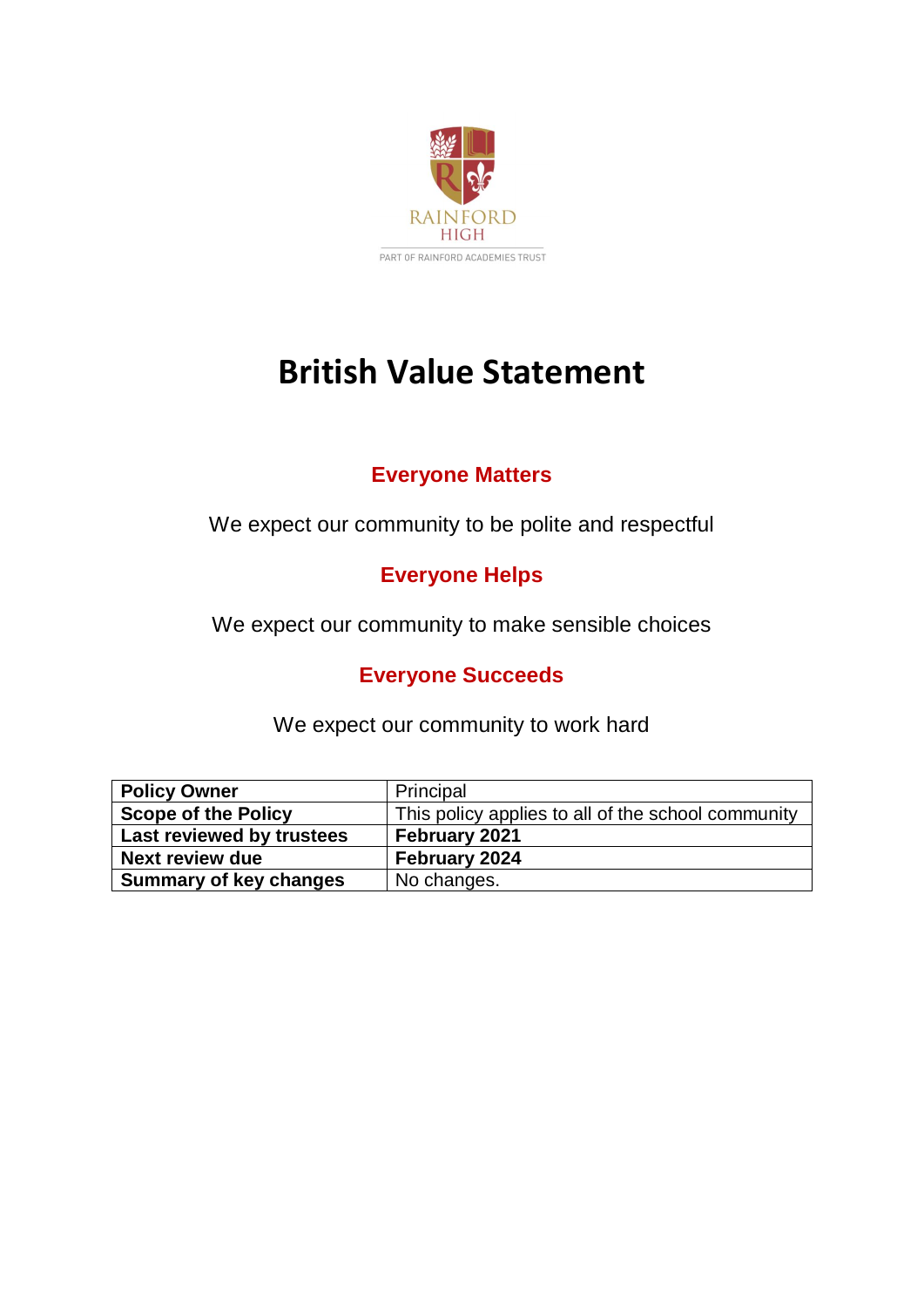#### **Background and Rationale**

Though it has acquired a greater urgency in recent months, the importance of schools espousing British values is not new:

The DfE have recently reinforced the need *"to create and enforce a clear and rigorous expectation on all schools to promote the fundamental British values of democracy, the rule of law, individual liberty and mutual respect and tolerance of those with different faiths and beliefs."* 

The government set out its definition of British values in the 2011 Prevent Strategy, and these values have been reiterated by the Prime Minister this year.

The Prevent Strategy recognises the importance of schools in counter-terrorism activities. More recently, concerns about the inappropriate actions of some schools were highlighted in the Birmingham Trojan Horse case, where a number of OFSTED inspections revealed a failure to promote British values adequately in some schools, meaning that young people in them were vulnerable to radical and extremist ideas. Consequently, all schools need a clear statement of British values and how they are promoted through the school's curriculum.

#### **What is meant by "British Values"?**

We believe that the following list exemplifies some of the values held dear by British citizens:

- Democracy
- Respect of the rule of law
- Appreciation of the rights of other citizens
- Individual liberty
- The promotion of opportunities for all
- Support for those who cannot, by themselves, sustain a dignified life-style
- Religious tolerance and respect for cultural diversity
- Treating others with fairness
- Participation in community life
- The contribution to, as well as the benefit from, cultural and economic resources

Although this list is not exhaustive, we believe it encapsulates the attitudes Rainford High School values and seeks to fix in the minds of its young people.

#### **How does Rainford High School promote British Values?**

#### **DEMOCRACY**

• Students have the opportunity to contribute more widely to school life through our "Student Voice". Every tutor group is given the opportunity to elect a member to the body whereby students meet with senior leaders to discuss their learning and ideas.

#### **THE RULE OF LAW**

• At Rainford High we promote the importance of the rule of law. Students see that this is important through our day to day work. Accountability is stressed to all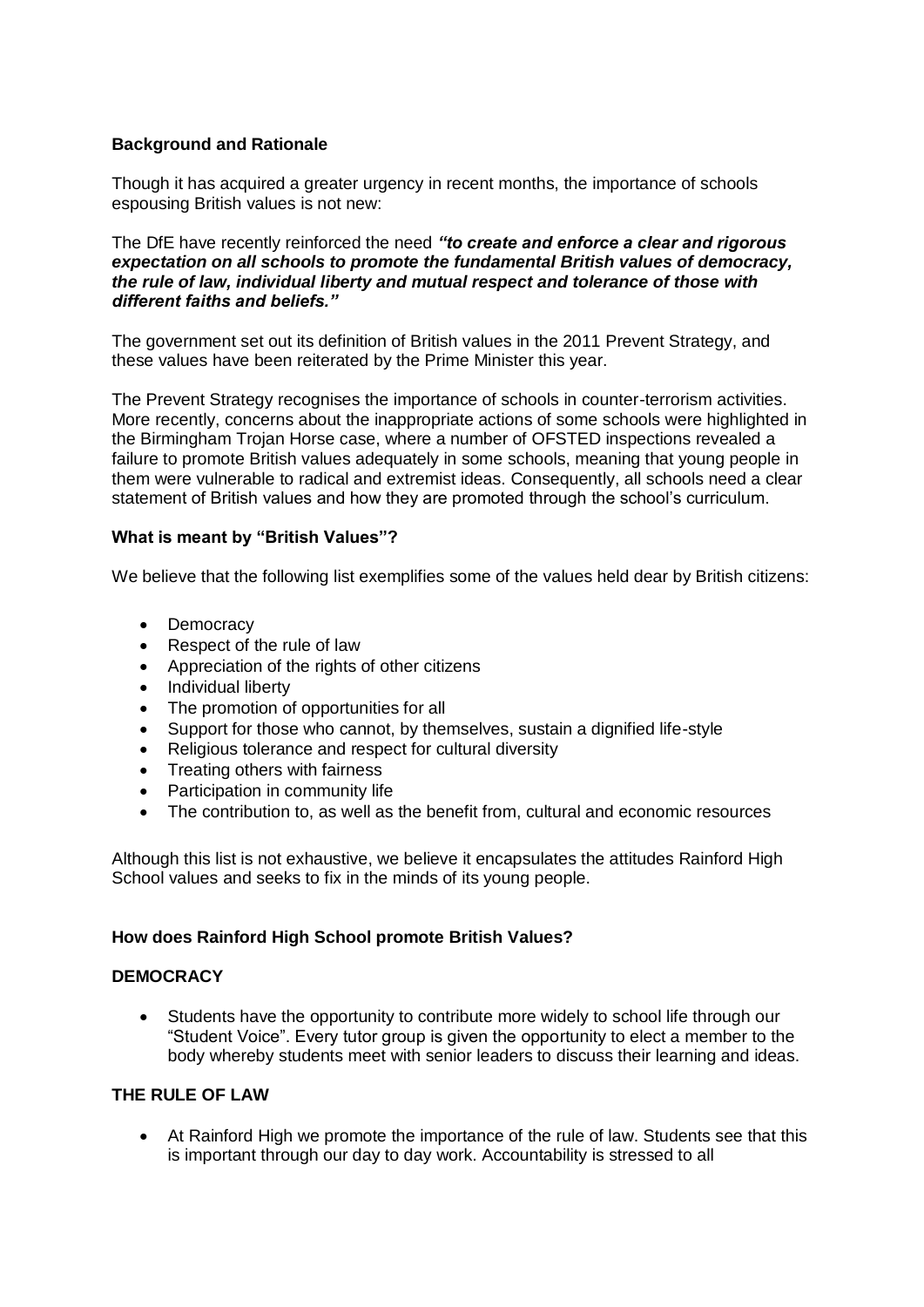stakeholders including staff (teacher's standards and performance management), students ("non-negotiables" as set out in the school's behaviour policy) and trustees.

#### **INDIVIDUAL LIBERTY**

• As a school we educate and provide boundaries for students to make choices safely, through the provision of a safe environment. Students are actively encouraged to make appropriate choices. As students move through the school, privileges are gained such as, in year 11, students do not need to queue for entrance to the canteen at lunchtime and 6th form are allowed to leave the site at times such as break and lunch. Students are offered guided autonomy over choices regarding future pathways.

#### **MUTUAL RESPECT**

- Our school ethos is "Everyone matters, Everyone helps and Everyone succeeds." Through this we strive to foster strong working relationships between staff and students, between colleagues and between staff and parents. A positive understanding of differences and willingness to listen to the views of others is embedded in our daily practices.
- Behaviour Policies promote good behaviour and challenge poor behaviour so that all students respect others and give them the opportunity to succeed. We take seriously our duty to prevent victimisation of any individual and we carefully analyse any incidents where racist, homophobic or sexist actions could hurt others.

#### **TOLERANCE OF THOSE OF DIFFERENT FAITHS AND BELIEFS**

• Rainford High is situated in an area which is not greatly culturally diverse, therefore we place a great emphasis on promoting diversity with the children. Assemblies are regularly planned to address this issue either directly or through the inclusion of stories and celebrations from a variety of faiths and cultures. Assemblies and discussions involving prejudices and prejudice-based bullying have been supported by learning in RE and PSHE. Members of different faiths or religions are encouraged to share their knowledge to enhance learning within classes and the school. There are visits, trips and opportunities for students to learn all about other faiths, creeds and cultures not just in this country but around the world.

British values are embodied in the following more specific ways:

- Our school's motto is "Everyone matters, Everyone helps and Everyone succeeds" All students are regularly spoken to about the importance of these three attributes for success in school. Explanations of each of the three points are provided visually all around the school for the benefit of our community and for visitors.
- All our students study RE from Year 7 -9 with religious experience days in year 10 and 11.
- Each curriculum area is aware of and includes British values in its SMSC teaching.
- Students participate in weekly PHSE lessons during form time
- Religious studies: Philosophy and ethics is offered as an option for A Level study
- Assemblies, held every week, focus on many of these identified elements.
- Annual year 10 visit to the Houses of Parliament.